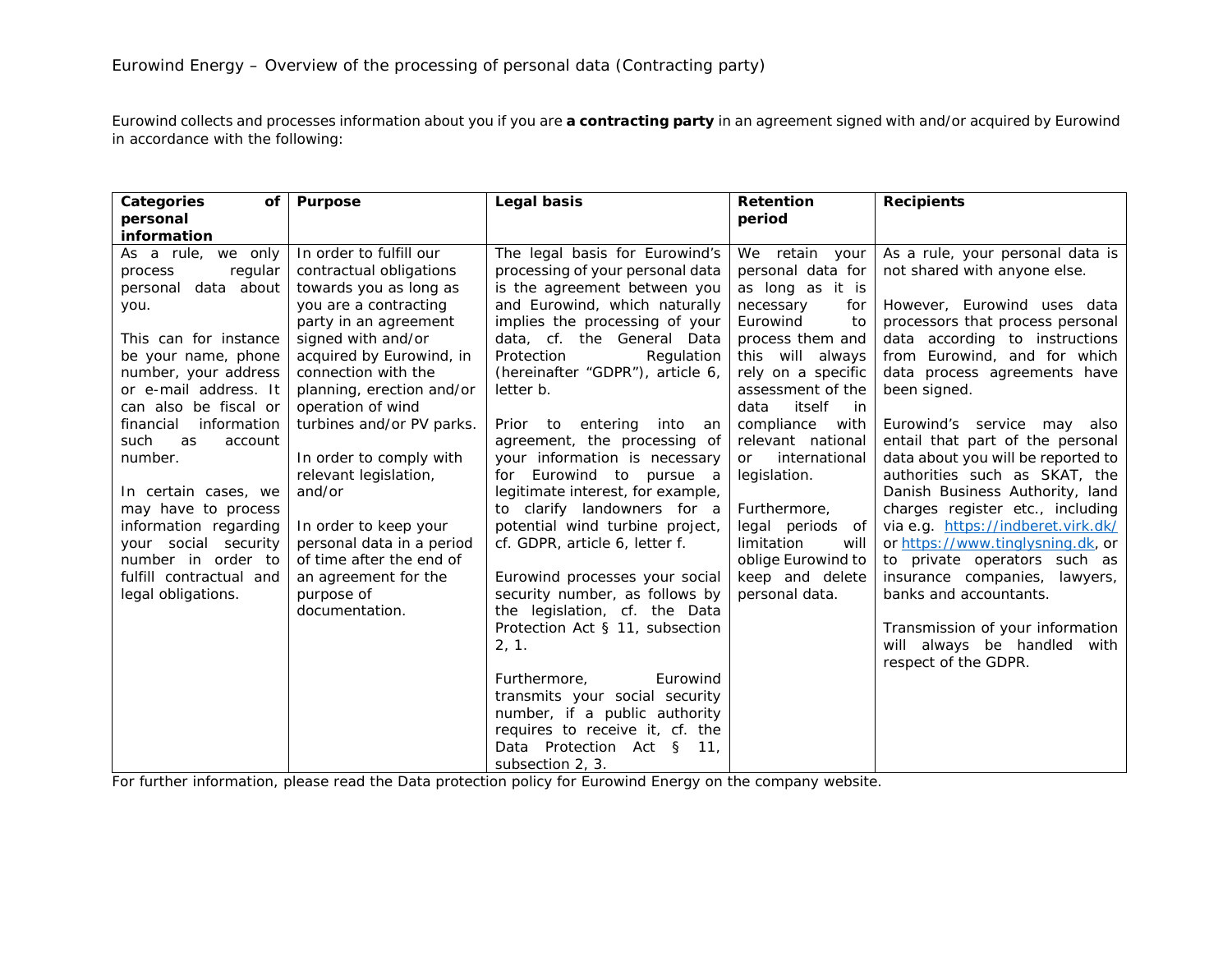Eurowind collects and processes personal data about you if you **submitted an opposition or a hearing statement**regarding a project which involves and/or taken over by Eurowind. If so it will be accordance with the following:

| <b>Categories of</b><br>personal                                                                                                                                         | <b>Purpose</b>                                                                                                                                                                                                                                                                                                                                                                                                                                                                                                       | <b>Legal basis</b>                                                                                                                                                                    | <b>Retention</b><br>period/rights                                                                                                                                                                                                                                                                                                                                                                                                                                                                                                                                          | <b>Recipients</b>                                                                                                                                                                                                                                                                                                                                                                                    |
|--------------------------------------------------------------------------------------------------------------------------------------------------------------------------|----------------------------------------------------------------------------------------------------------------------------------------------------------------------------------------------------------------------------------------------------------------------------------------------------------------------------------------------------------------------------------------------------------------------------------------------------------------------------------------------------------------------|---------------------------------------------------------------------------------------------------------------------------------------------------------------------------------------|----------------------------------------------------------------------------------------------------------------------------------------------------------------------------------------------------------------------------------------------------------------------------------------------------------------------------------------------------------------------------------------------------------------------------------------------------------------------------------------------------------------------------------------------------------------------------|------------------------------------------------------------------------------------------------------------------------------------------------------------------------------------------------------------------------------------------------------------------------------------------------------------------------------------------------------------------------------------------------------|
| information                                                                                                                                                              |                                                                                                                                                                                                                                                                                                                                                                                                                                                                                                                      |                                                                                                                                                                                       |                                                                                                                                                                                                                                                                                                                                                                                                                                                                                                                                                                            |                                                                                                                                                                                                                                                                                                                                                                                                      |
| As a rule, we only<br>process regular<br>personal data about<br>you.<br>This can for instance<br>be your name,<br>phone number or<br>your address or e-<br>mail address. | In order to fulfil a<br>legitimate interest, e.g.<br>to know and respond to<br>any hearing statement<br>and any oppositions<br>which might have been<br>submitted at the public<br>hearing regarding a<br>project of which<br>Eurowind is involved in.<br>The purpose of<br>processing the data is<br>to know the identity of<br>the people who has<br>submitted a hearing<br>statement or<br>opposition, among<br>these to evaluate the<br>hearing statements and<br>oppositions and to<br>identify the connection. | The legal basis for Eurowind's<br>processing of your personal<br>data is due to Eurowind's<br>legitimate interest, ct. the<br>General Data Protection<br>Regulation article 6, 1 (f). | We retain your<br>persona data for a<br>period of up to 1 year<br>after the expiry of the<br>opportunity to appeal<br>the project in<br>question or as long<br>the assessment from<br>Eurowind is that there<br>is a legitimate<br>purpose of<br>storing/processing the<br>personal data.<br>The assessment is an<br>individual matter<br>based on e.g. when<br>the hearings<br>regarding the project<br>is ended, when any<br>opportunity to appeal<br>for the project in<br>question has expired<br>or when the project in<br>question has been<br>approved or finished. | As a rule, your personal data<br>is not shared with external<br>parties.<br>Eurowind Energy uses data<br>processors that process<br>personal data according to<br>instructions from Eurowind<br>Energy, and for which data<br>process agreements have<br>been signed.<br>Transmission of your<br>information will always be<br>handled with respect of the<br>General Data Protection<br>Regulation. |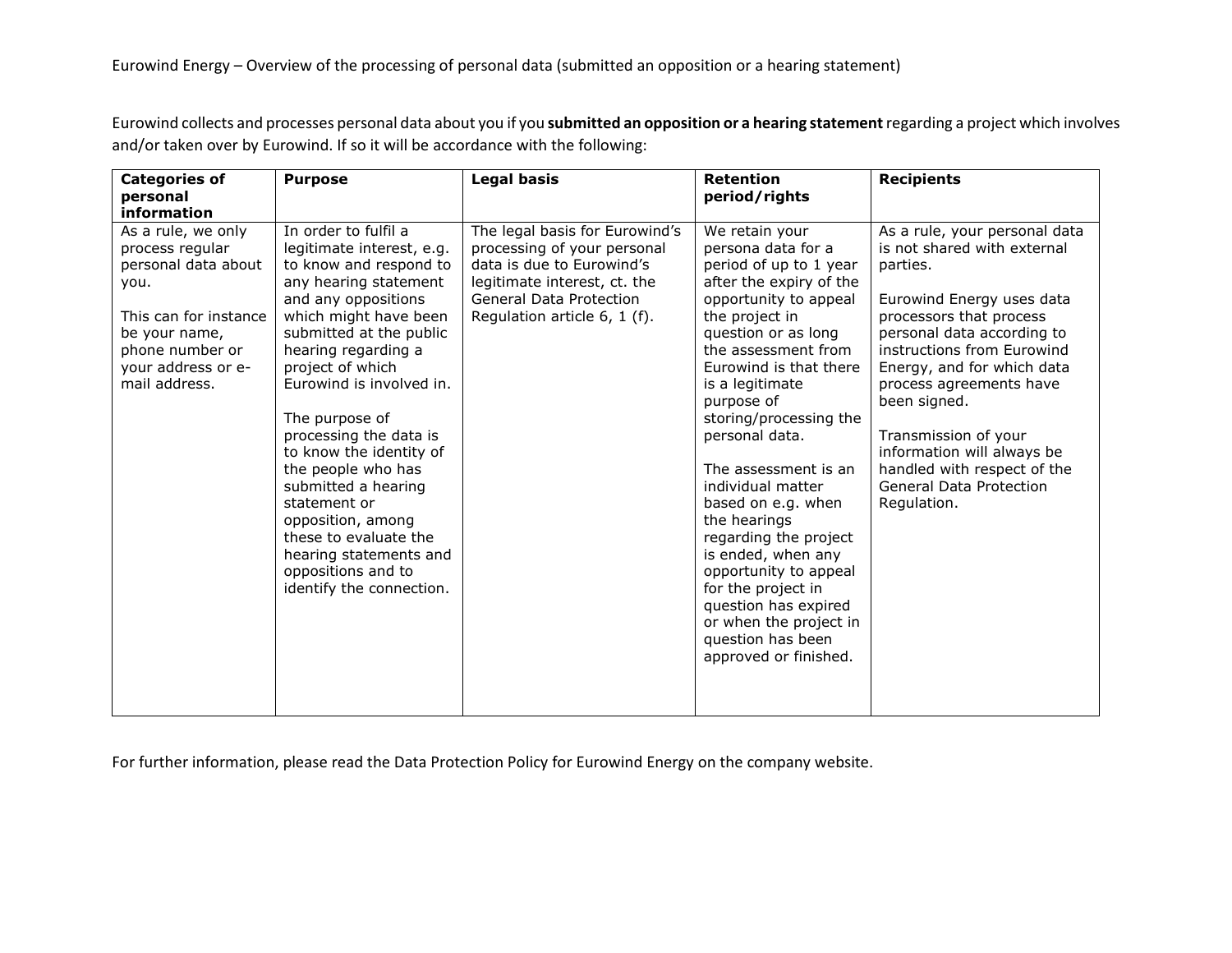Eurowind collects and processes personal data about you if you are **an investor** in a company managed entirely or partly by Eurowind in accordance with the following:

| Categories<br><b>of</b> | <b>Purpose</b>           | Legal basis                         | <b>Retention period</b> | <b>Recipients</b>                              |
|-------------------------|--------------------------|-------------------------------------|-------------------------|------------------------------------------------|
| personal                |                          |                                     |                         |                                                |
| information             |                          |                                     |                         |                                                |
| As a rule, we only      | In order to fulfil our   | The<br>processing<br>of<br>your     | We<br>retain<br>your    | As a rule, your personal data is not           |
| regular<br>process      | contractual obligations  | data<br>is<br>personal<br>made      | personal data for as    | shared with anyone else.                       |
| personal data about     | towards you as long as   | according<br>the<br>to              | long as it is necessary |                                                |
| you.                    | you are investor in a    | administration<br>agreement         | Eurowind<br>for<br>to   | Eurowind<br>However,<br>data<br>uses           |
|                         | company managed by       | with the company and the            | process<br>them<br>and  | processors that process personal data          |
| This can for instance   | Eurowind,                | legal basis for the processing      | this will always rely   | according<br>to<br>instructions<br>from        |
| your<br>be<br>name.     |                          | Eurowind's<br>legitimate<br>is      | specific<br>on.<br>a    | Eurowind, and for which data process           |
| address,<br>phone       | In order to comply with  | interest in the management of       | of<br>the<br>assessment | agreements have been signed.                   |
| number or your e-       | relevant legislation,    | administration of the<br>the.       | data<br>itself<br>in    |                                                |
| mail address. It can    | and/or                   | company, cf. the General Data       | compliance<br>with      | Eurowind's service may also entail             |
| fiscal or<br>be<br>also |                          | Protection<br>Regulation            | relevant national or    | that<br>of<br>some<br>your<br>personal         |
| financial information   | In order to keep your    | (hereinafter "GDPR"), article       | international           | information will<br>be reported to             |
| such<br>as<br>account   | personal data in a       | 6, letter f.                        | legislation.            | authorities such as SKAT, the Danish           |
| number<br>and           | period of time after the |                                     |                         | Business Authority, land charges               |
| information             | end of an agreement      | This may involve processing         | Furthermore,<br>legal   | register<br>etc., including<br>via<br>e.g.     |
| regarding<br>pledge     | for the purpose of       | your social security number,        | periods of limitation   | https://indberet.virk.dk/<br>or                |
| and/or transport.       | documentation.           | as follows by the legislation,      | will oblige Eurowind    | https://www.tinglysning.dk,<br>to<br><b>or</b> |
|                         |                          | cf. the Data Protection Act §       | to keep and/or delete   | private operators such as insurance            |
| In certain cases, we    |                          | 11.<br>subsection<br>2 <sub>r</sub> | personal data.          | companies, lawyers,<br>banks<br>and            |
| may have to process     |                          | Transmission of your social         |                         | accountants.                                   |
| information             |                          | security number takes place in      |                         |                                                |
| regarding your social   |                          | situations where it is a natural    |                         | Transmission of your information will          |
| security number in      |                          | part of the normal operation of     |                         | always be handled with respect of the          |
| fulfill<br>order<br>to  |                          | the company as well as for the      |                         | GDPR.                                          |
| contractual and legal   |                          | purpose of identification, cf.      |                         |                                                |
| obligations.            |                          | the Data Protection Act § 11,       |                         |                                                |
|                         |                          | subsection 2, 3.                    |                         |                                                |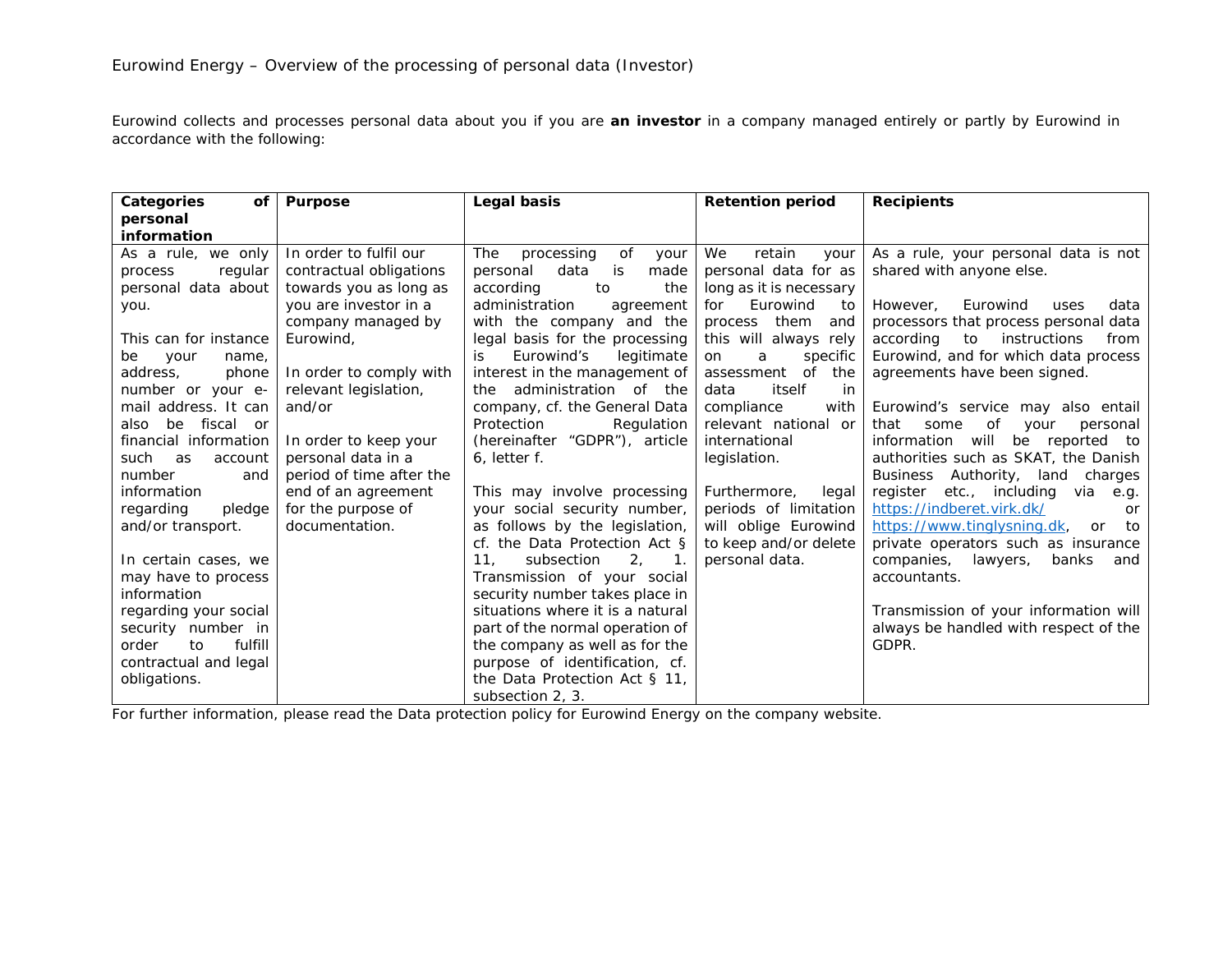Eurowind collects and processes personal data about you, if you are **a recipient of our newsletter** according to the following:

| <b>Categories of personal</b><br><b>information</b>                                                                                                          | <b>Purpose</b>                                   | Legal basis                                                                                                                                                                         | <b>Retention period</b>                                                                                                                                                                                   | <b>Recipients</b>                                                                                                                                                                                        |
|--------------------------------------------------------------------------------------------------------------------------------------------------------------|--------------------------------------------------|-------------------------------------------------------------------------------------------------------------------------------------------------------------------------------------|-----------------------------------------------------------------------------------------------------------------------------------------------------------------------------------------------------------|----------------------------------------------------------------------------------------------------------------------------------------------------------------------------------------------------------|
| As a rule, we only process<br>regular personal data about<br>you.<br>This can for instance be your<br>name, address, phone number<br>or your e-mail address. | In order to send the<br>requested<br>newsletter. | The legal basis for<br>Eurowind's<br>processing of your<br>personal data is your<br>consent, cf. the<br>General Data<br>Protection Regulation<br>article 6, section 1,<br>letter a. | We retain your<br>personal data for as<br>long as you wish to<br>receive our<br>newsletter.<br>The data will be<br>deleted if you<br>withdraw your<br>consent by<br>unsubscribing from<br>the newsletter. | Eurowind<br>Energy<br>uses data processors<br>that process personal<br>data according to<br>instructions<br>from<br>Eurowind<br>Energy,<br>and for which data<br>process agreements<br>have been signed. |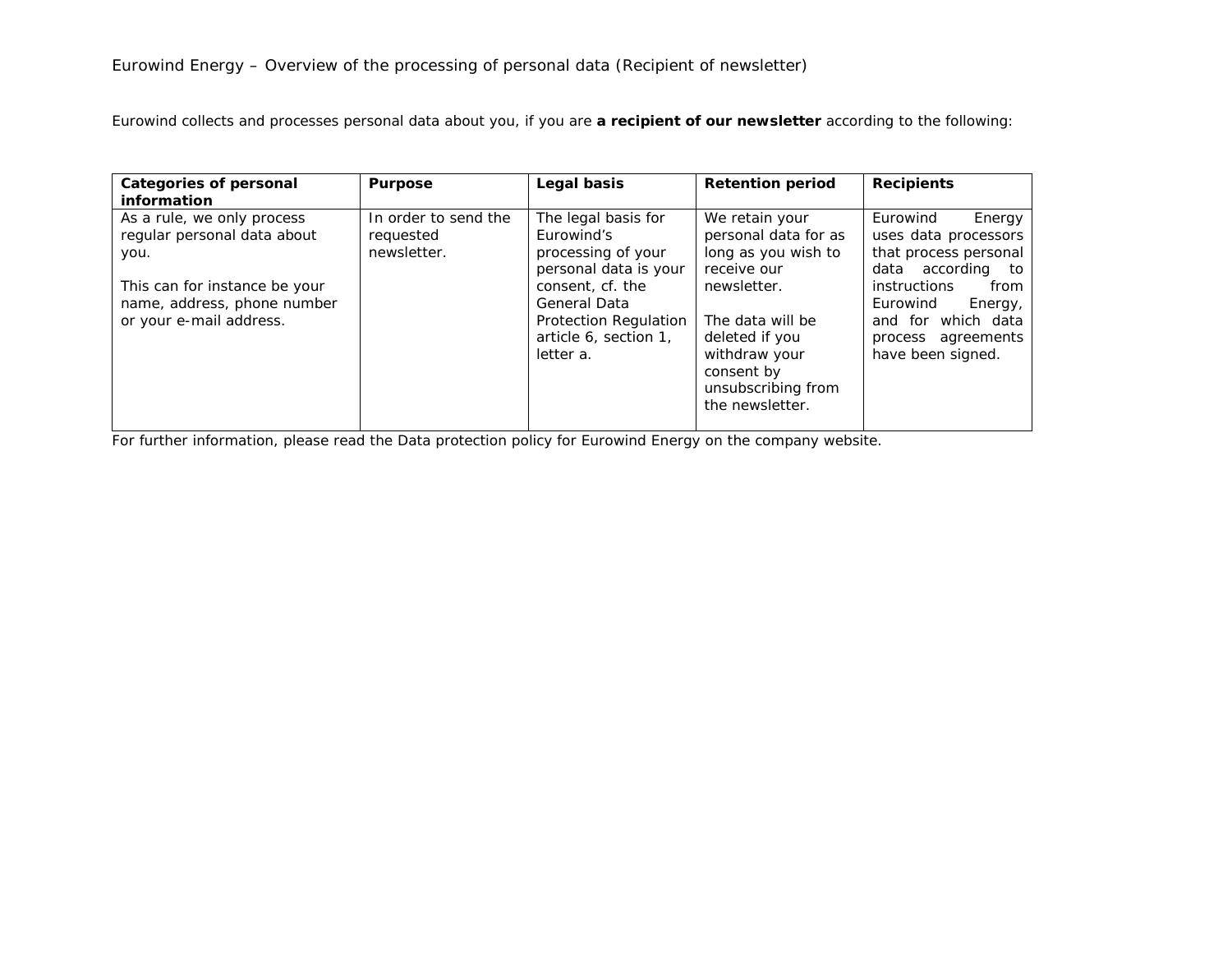Eurowind Energy collects and processes information about you as a **job seeker/applicant** according to the following:

| <b>Categories of personal</b>                                                                                                                                                     | <b>Purpose</b>                                                                                                                          | Legal basis                                                                                                                                            | Retention period/rights                                                                                                                                                                                                                        | <b>Recipients</b>                                                                                                                                                                                     |
|-----------------------------------------------------------------------------------------------------------------------------------------------------------------------------------|-----------------------------------------------------------------------------------------------------------------------------------------|--------------------------------------------------------------------------------------------------------------------------------------------------------|------------------------------------------------------------------------------------------------------------------------------------------------------------------------------------------------------------------------------------------------|-------------------------------------------------------------------------------------------------------------------------------------------------------------------------------------------------------|
| information                                                                                                                                                                       |                                                                                                                                         |                                                                                                                                                        |                                                                                                                                                                                                                                                |                                                                                                                                                                                                       |
| We process regular and<br>confidential personal data<br>about you.<br>This can for instance be                                                                                    | In order to comply with<br>rights and obligations in<br>accordance with relevant<br>legislation as well as<br>assessing the application | The legal basis for the<br>processing of your personal<br>data is Eurowind Energy's<br>legitimate interest in having<br>the advertised job filled, cf. | When you subscribe to the job<br>agent, you accept that we<br>retain your name and e-mail<br>address with the purpose of<br>sending you personal e-mails                                                                                       | Eurowind Energy only uses<br>the data shared to our<br>processing in connection with<br>the application process for the<br>job that you are applying for,                                             |
| your name, phone number,<br>your address and e-mail<br>address.                                                                                                                   | properly.<br>The specific purposes can<br>be:                                                                                           | the General Data Protection<br>Regulation (hereinafter<br>"GDPR"), article 6, 1, letter f.                                                             | with relevant, available<br>positions. Your information will<br>be saved for 6 months.                                                                                                                                                         | and personal data are<br>processed confidentially. We<br>only share your total<br>application with the                                                                                                |
| It can also be:<br>Application/CV and other<br>documentation from the<br>recruitment                                                                                              | Contact information<br>$\blacksquare$<br>Assessment of profile                                                                          |                                                                                                                                                        | By submitting your application,<br>you consent to our processing<br>of your personal data in the<br>recruitment process. All                                                                                                                   | employees that are involved<br>in the recruitment.<br>As a rule, your personal data                                                                                                                   |
| Other information that<br>you have chosen to<br>attach to your<br>application                                                                                                     |                                                                                                                                         |                                                                                                                                                        | applications are saved for up to<br>6 months after the recruitment<br>process has finished.                                                                                                                                                    | is not shared with external<br>parties, unless there is a<br>special need for it.                                                                                                                     |
| Retrieval of references<br>(as per agreement)<br>Results from personality<br>tests<br>Publicly available<br>information on social<br>media that you have<br>posted about yourself |                                                                                                                                         |                                                                                                                                                        | Your rights in relation to the<br>collected include:<br>- Access to the information<br>about you that we process<br>- Object to our processing of<br>the information, and if the<br>objection is legitimate, the<br>data processing shall stop | Eurowind Energy uses data<br>that<br>processors<br>process<br>personal data according to<br>instructions from Eurowind<br>Energy, and for which data<br>process<br>agreements<br>have<br>been signed. |
| Moreover, minutes of<br>recruitment related<br>meetings etc. may entail<br>input and data related to<br>your person.                                                              |                                                                                                                                         |                                                                                                                                                        | Have wrong or misleading<br>information corrected,<br>deleted or blocked, and in<br>that connection require that<br>others, who have received<br>the information, are<br>informed about this                                                   | Transmission of your<br>information will always be<br>handled with respect of the<br>GDPR.                                                                                                            |
|                                                                                                                                                                                   |                                                                                                                                         |                                                                                                                                                        | Withdraw a consent, and<br>Complain to the Danish<br>Data Protection Agency<br>about the data processing<br>of information about<br>yourself.                                                                                                  |                                                                                                                                                                                                       |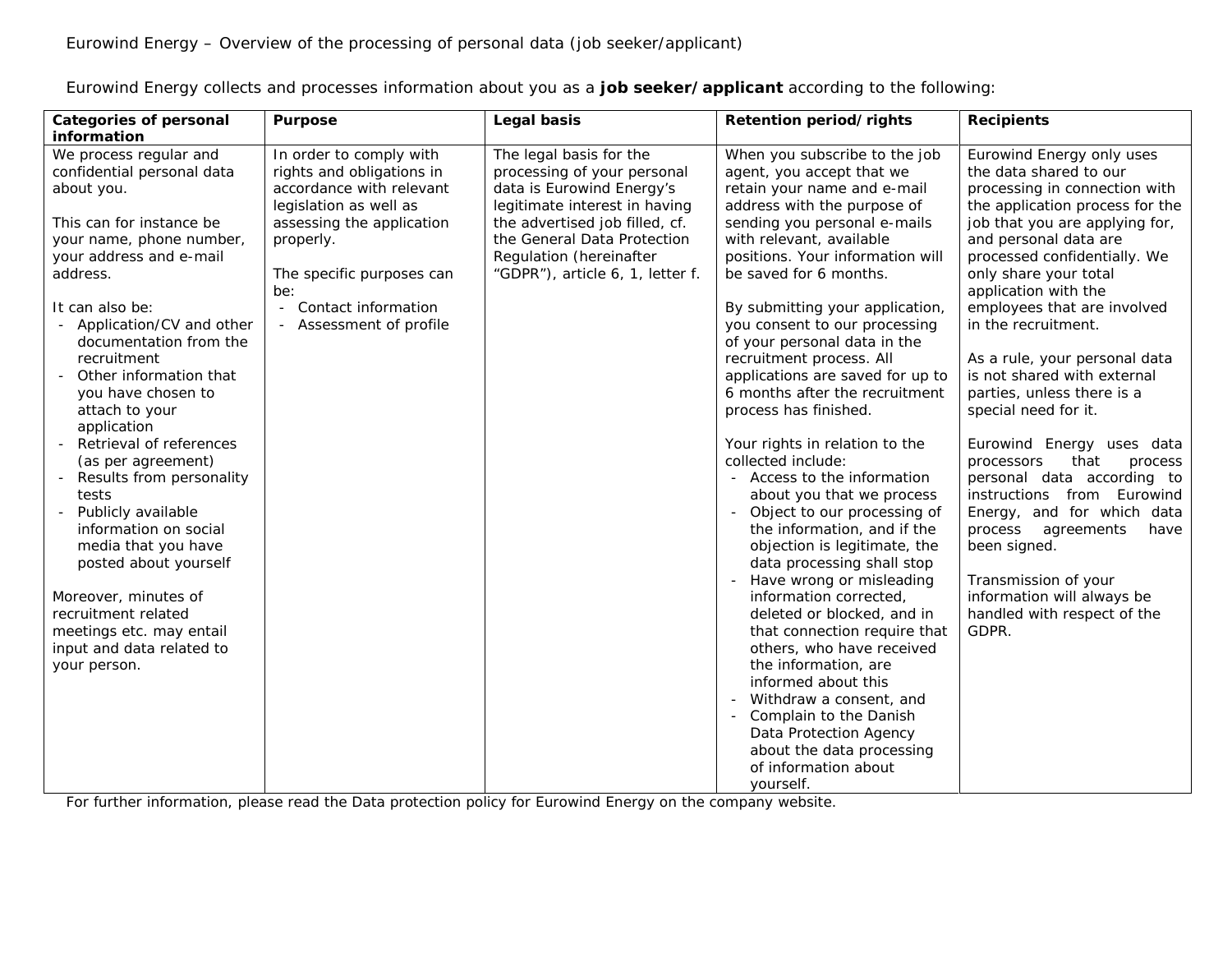Eurowind Energy collects and processes information about you as an **employee** according to the following:

| information                                                                                                                                                                                                                                                                                                                                                                                                                                                                                                                                                                                                                                                                                                                                                                                                                                                                                                                                                                                                                                                                                                                                                                                                                                                                                                                                                                                                                                                                                                                                                                                                                                                                                                                                                                                                                                                                                                                                                                                                                                                                                                                                                                                                                                                                                                                                                                                                                                                                                                                                                                                                                                                                                                                                                                                                                                                                                                                                                                                                                                                                                                                                                                                                                                                                                                                                                                                                                                                                                                                                                                                                                                                                                                                                                                                                                                                                                                                            |                                                  |
|----------------------------------------------------------------------------------------------------------------------------------------------------------------------------------------------------------------------------------------------------------------------------------------------------------------------------------------------------------------------------------------------------------------------------------------------------------------------------------------------------------------------------------------------------------------------------------------------------------------------------------------------------------------------------------------------------------------------------------------------------------------------------------------------------------------------------------------------------------------------------------------------------------------------------------------------------------------------------------------------------------------------------------------------------------------------------------------------------------------------------------------------------------------------------------------------------------------------------------------------------------------------------------------------------------------------------------------------------------------------------------------------------------------------------------------------------------------------------------------------------------------------------------------------------------------------------------------------------------------------------------------------------------------------------------------------------------------------------------------------------------------------------------------------------------------------------------------------------------------------------------------------------------------------------------------------------------------------------------------------------------------------------------------------------------------------------------------------------------------------------------------------------------------------------------------------------------------------------------------------------------------------------------------------------------------------------------------------------------------------------------------------------------------------------------------------------------------------------------------------------------------------------------------------------------------------------------------------------------------------------------------------------------------------------------------------------------------------------------------------------------------------------------------------------------------------------------------------------------------------------------------------------------------------------------------------------------------------------------------------------------------------------------------------------------------------------------------------------------------------------------------------------------------------------------------------------------------------------------------------------------------------------------------------------------------------------------------------------------------------------------------------------------------------------------------------------------------------------------------------------------------------------------------------------------------------------------------------------------------------------------------------------------------------------------------------------------------------------------------------------------------------------------------------------------------------------------------------------------------------------------------------------------------------------------------|--------------------------------------------------|
| The legal basis for the<br>We retain your personal data<br>We process regular,<br>In order to comply with<br>As a rule, your personal data<br>confidential and sensitive<br>throughout the employment<br>rights and obligations in<br>processing of your personal<br>is not shared with external<br>and up to 5 years after the end<br>accordance with<br>data is the employment<br>parties, unless there is a<br>personal data about you.<br>of employment. We may retain<br>employment contract as well<br>contract between Eurowind<br>special need for it. Internally,<br>information for longer than 5<br>information is only shared as<br>This can for instance be your<br>as relevant legislation.<br>Energy and you, which<br>name, social security number,<br>years if necessary and required<br>naturally involves<br>needed.<br>phone number, your address<br>processing information<br>by special circumstances or<br>The specific purposes can<br>and e-mail address.<br>about you, cf. the Data<br>requirements in compliance<br>be:<br>Eurowind Energy uses data<br>- SKAT<br>Protection Act § 12.<br>with relevant national or<br>that<br>processors<br>Statutory reports<br>international legislation.<br>personal data according to<br>It can also be:<br>- Information on EWE's<br>The legal basis for the<br>instructions from Eurowind<br>- Start date, seniority,<br>processing of your portrait<br>terms of employment,<br>website (name and<br>Your rights in relation to the<br>Energy, and for which data<br>picture is your consent in<br>collected include:<br>Bank and pension<br>portrait picture)<br>process agreements<br>information<br>accordance with a separate<br>- Access to the information<br>been signed.<br>- Portrait picture<br>declaration of consent, cf.<br>about you that we process<br>the Data Protection Act §<br>- Object to our processing of<br><b>Eurowind Energy shares</b><br>- CV and other<br>the information, and if the<br>information in connection with<br>documentation, if any,<br>12, subsection 3.<br>from the recruitment<br>objection is legitimate, the<br>reports on salary, pension<br><b>Fiscal information</b><br>The processing of<br>data processing shall stop<br>contribution, SKAT,<br>confidential and sensitive<br>Information on illness,<br>Have wrong or misleading<br>Feriekonto, statutory<br>information corrected,<br>maternity leave, other<br>personal data in connection<br>statistics etc. and in<br>absence, etc.<br>with your employment may<br>deleted or blocked, and in<br>connection with<br>End date, possible cause<br>take place, if the processing<br>that connection require that<br>reimbursement of maternity<br>is necessary in order to fulfil<br>others, who have received<br>pay and/or sick pay.<br>the obligations or rights of<br>Moreover, minutes of staff<br>the information, are<br>the data controller or the<br>development interviews and<br>informed about this<br>Eurowind's service may also<br>entail that part of the personal<br>other employment related<br>data subject as defined in<br>- Withdraw a consent, and<br>data about you will be<br>meetings etc. may entail<br>other legislation or collective<br>- Complain to the Danish<br>input and data that relates to<br>agreements, cf. the Data<br>reported to authorities such as<br>Data Protection Agency<br>about the data processing<br>Protection Act § 12.<br>SKAT and the Danish Business<br>your person.<br>of information about<br>Authority,<br>https://indberet.virk.dk/, or to<br>yourself.<br>private operators such as<br>As far as photo rights are<br>pension<br>funds,<br>concerned, special rules apply,<br>companies,<br>banks<br>as stated in your declaration of<br>accountants.<br>consent.<br>Transmission of your<br>information will always be<br>handled with respect of the<br>General Data Protection<br>Regulation. | process<br>have<br>including<br>insurance<br>and |